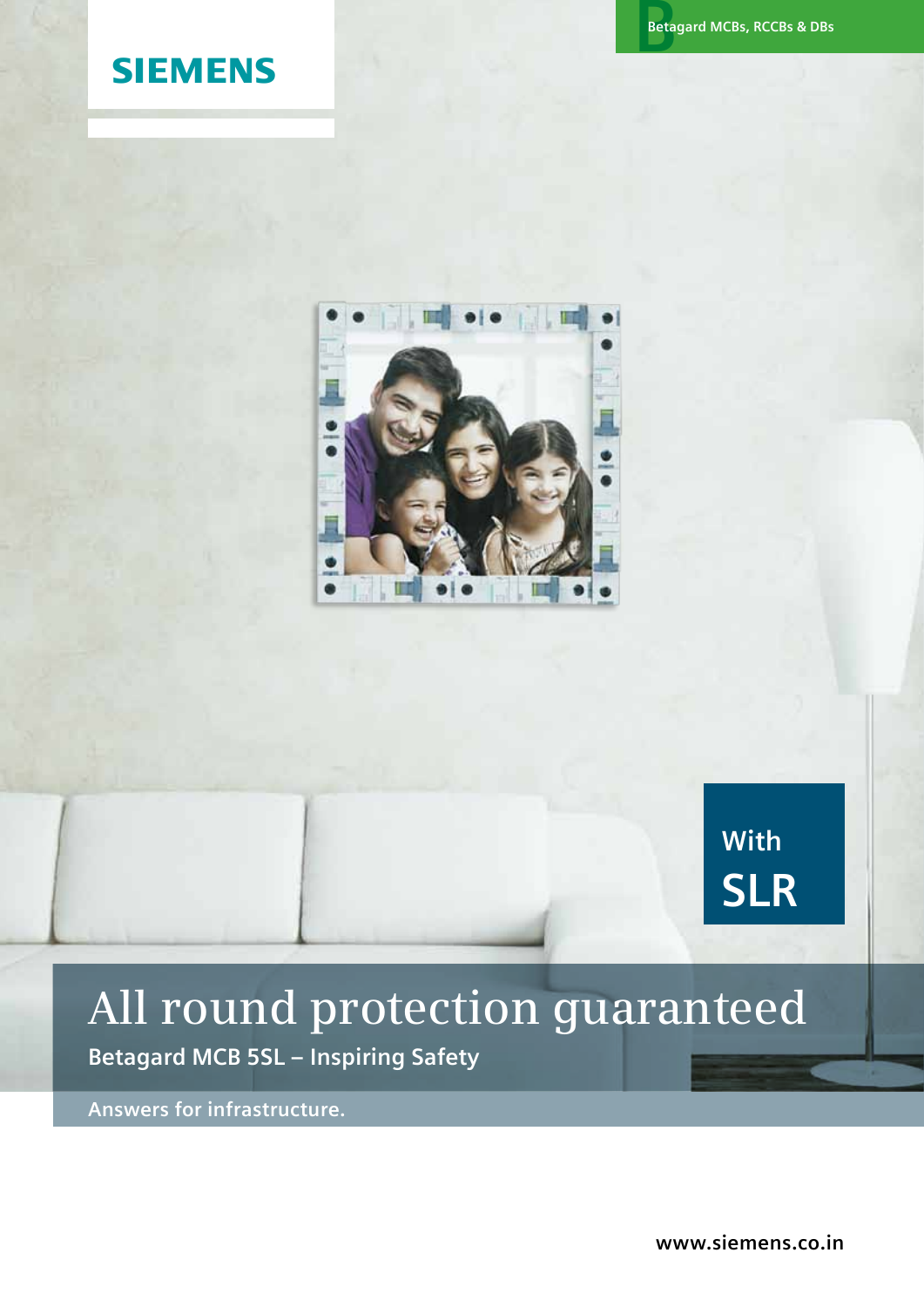## **Overview**

As a culture Siemens has always endeavoured to introduce innovative products worldwide. The Electrical Installation R&D team has now raised the bar with the introduction of Betagard 5SL Miniature Circuit Breaker. Manufactured and designed at the Siemens Aurangabad facility, Betagard 5SL – *Inspiring Safety*, sets a new benchmark for protection.

Loaded with numerous features, Betagard 5SL is the only patented MCB with a unique **SLR** (Slide Latch-Release) feature for tool free removal of MCB from DIN rail. It also allows single MCB removal from a bus mounted assembly of MCBs. Betagard 5SL MCB is ergonomically designed and allows user-friendly switching. ON-OFF Status is easily recognizable thanks to the color coded switching position indicator on its attractive grey lever. With highly effective touch protection against accidental contact, Betagard 5SL range is available in current rating upto 63A in B and C characteristics.

## **Features and Benefits**





Ergonomically designed, with a user friendly lever for effortless switching

Highly effective touch protection against accidental contact



MCB with patented unique **SLR** (Slide Latch-Release) feature for tool free removal from DIN rail. It also allows individual MCBs to be removed from bus mounted assembly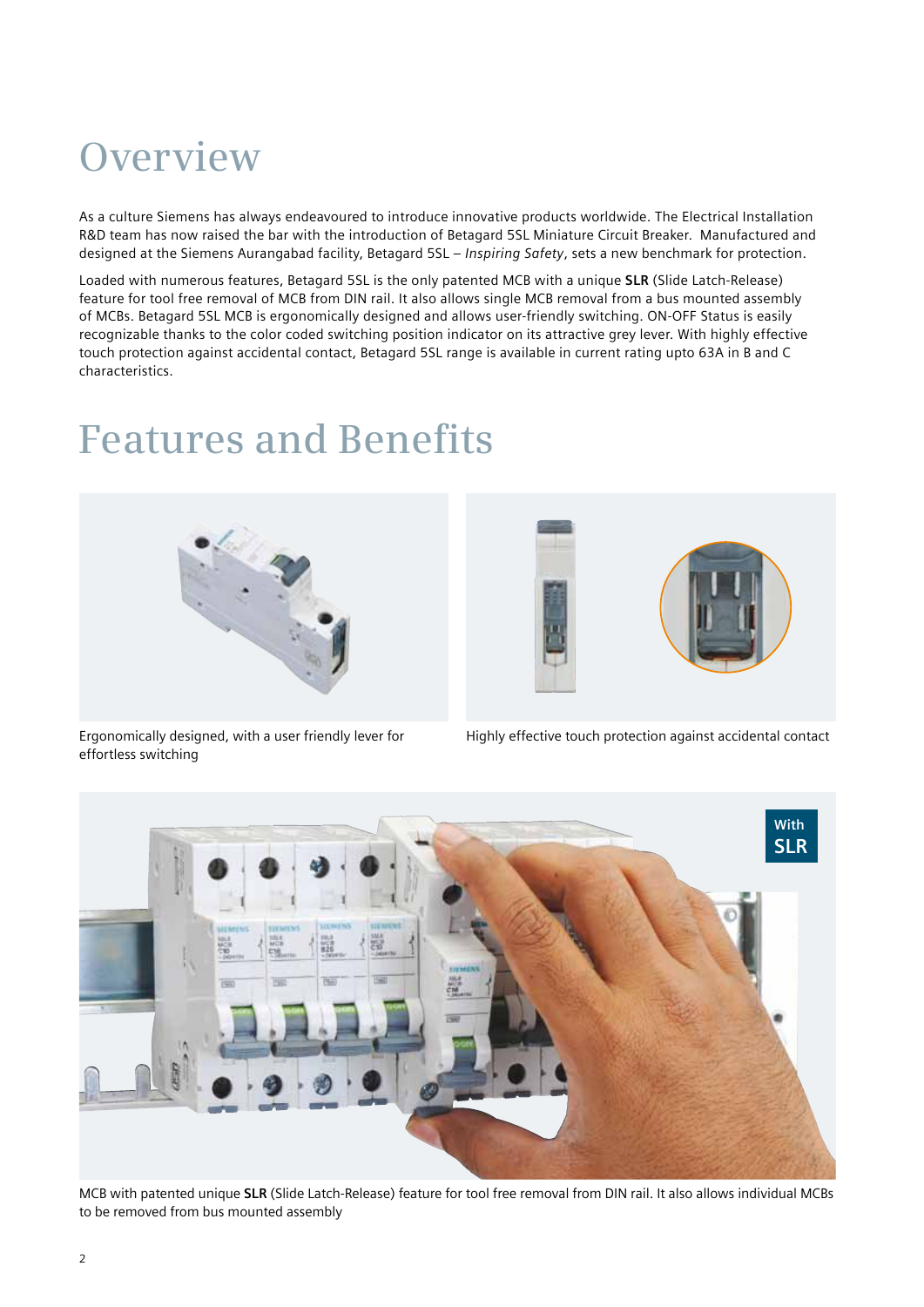

To highlight exact switching position, easily recognizable color coded ON-OFF is embedded on the attractive grey lever





BIS approval for ISI marking as per latest IS/IEC 60898:2002 for assured quality and protection



Uniquely designed square terminal to accommodate wire up to 35 Sqmm



Enables firm mounting of Bus bar together with wire and front access of wires for safer installation



Terminals can accommodate 2 wires of same cross section (Solid up to 2 X 10 mm2 and finely stranded with end sleeve up to 2 X 4 mm<sup>2</sup>) without twisting wire strands facilitates easier and safe wiring





Side mounting accessories like auxiliary switches and fault signaling contacts available for special applications





Lever locking device with maximum 6 mm shackle Green product – Recyclable, low watt loss, free from hazardous material like CFC and silicon (ROHS)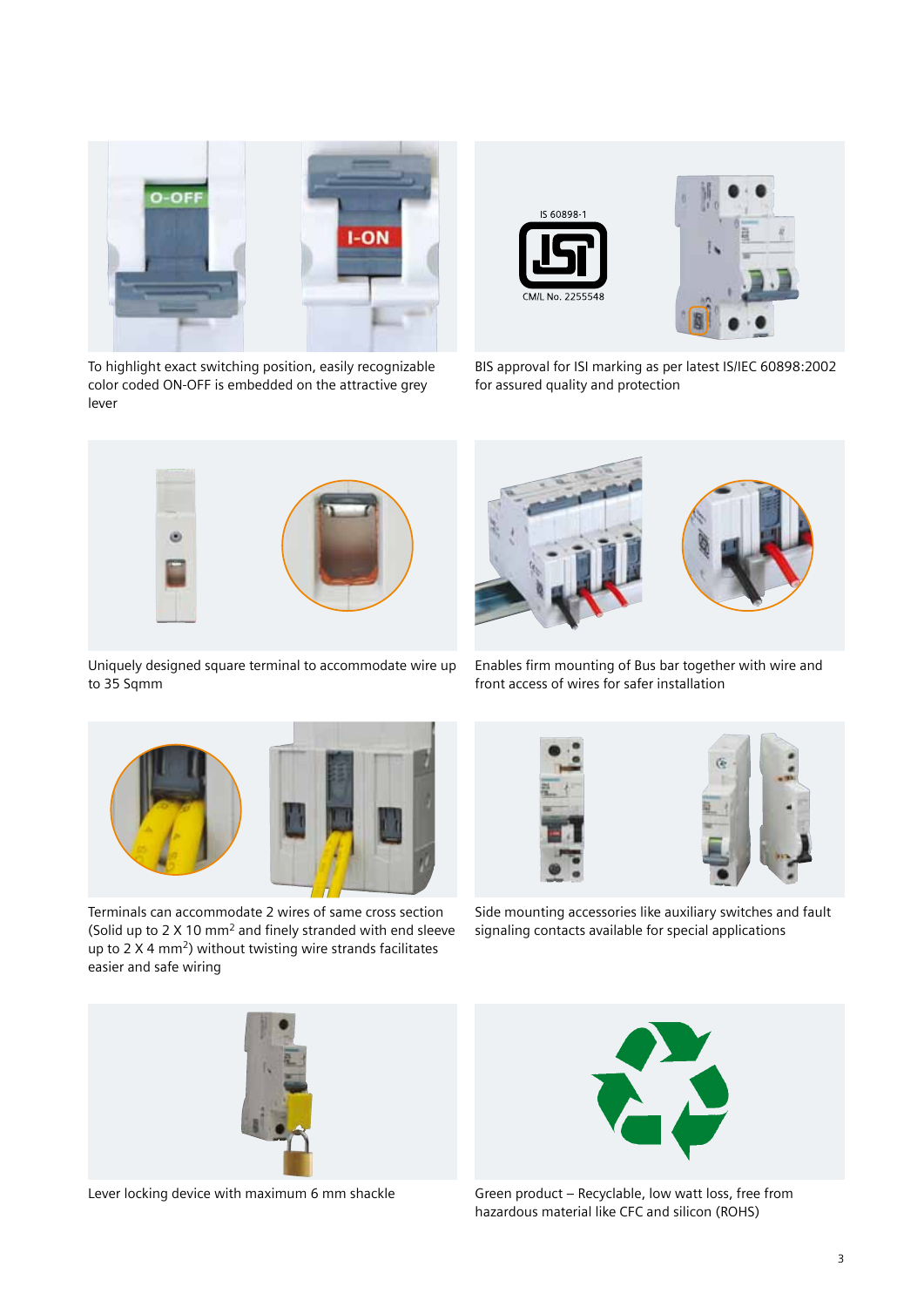# **Technical Specifications**

|                                                            |                        |                 | <b>Betagard 5SL</b>                                |
|------------------------------------------------------------|------------------------|-----------------|----------------------------------------------------|
| <b>Standards</b>                                           |                        |                 | IS/IEC 60898-1:2002                                |
| Tripping characteristic                                    |                        |                 | B, C                                               |
| Number of poles                                            | 1                      |                 | $\checkmark$                                       |
|                                                            | $\overline{2}$         |                 | $\checkmark$                                       |
|                                                            | 3                      |                 | ✓                                                  |
|                                                            | 4                      |                 | ✓                                                  |
| Rated voltage                                              |                        | V AC            | 240/415                                            |
| <b>Operational voltage</b>                                 | min.                   | V AC/DC         | 24                                                 |
|                                                            | max.                   | V DC/pole       | 60 <sup>1</sup>                                    |
|                                                            | max.                   | V AC            | 440                                                |
| <b>Rated breaking capacity</b>                             | acc. to IS/IEC 60898-1 | kA AC           | 7.5                                                |
| <b>Insulation coordination</b>                             |                        |                 |                                                    |
| • Rated insulation voltage                                 |                        | V AC            | 250/440                                            |
| • Degree of Pollution for overvoltage category III         |                        |                 | $\overline{2}$                                     |
| <b>Touch Protection</b>                                    | EN 50274               |                 | Yes                                                |
| Degree of protection                                       |                        |                 | <b>IP20</b>                                        |
| <b>CFC and silicone-free</b>                               |                        |                 | yes                                                |
| <b>Terminals</b>                                           |                        | Nm              | 2.53                                               |
| • Terminal tightening torque, recommended                  |                        |                 |                                                    |
| <b>Conductor cross-sections</b>                            |                        |                 |                                                    |
| • Solid and stranded                                       |                        | mm <sup>2</sup> | 0.7535                                             |
| • Finely stranded with end sleeve, max.<br>mm <sup>2</sup> |                        |                 | 0.7525                                             |
| <b>Mounting position</b>                                   |                        |                 | any                                                |
| Average Service life (with rated load)                     |                        |                 | 20.000 operations                                  |
| <b>Ambient temperature</b>                                 |                        | $^{\circ}$ C    | $-25+45$ , occasionally $+55$ , max. 95% humidity, |
|                                                            |                        |                 | storage temperature: -40  +75                      |

1) The operational voltage 60 V DC/pole takes into account a battery charging voltage with peak value of 72 V

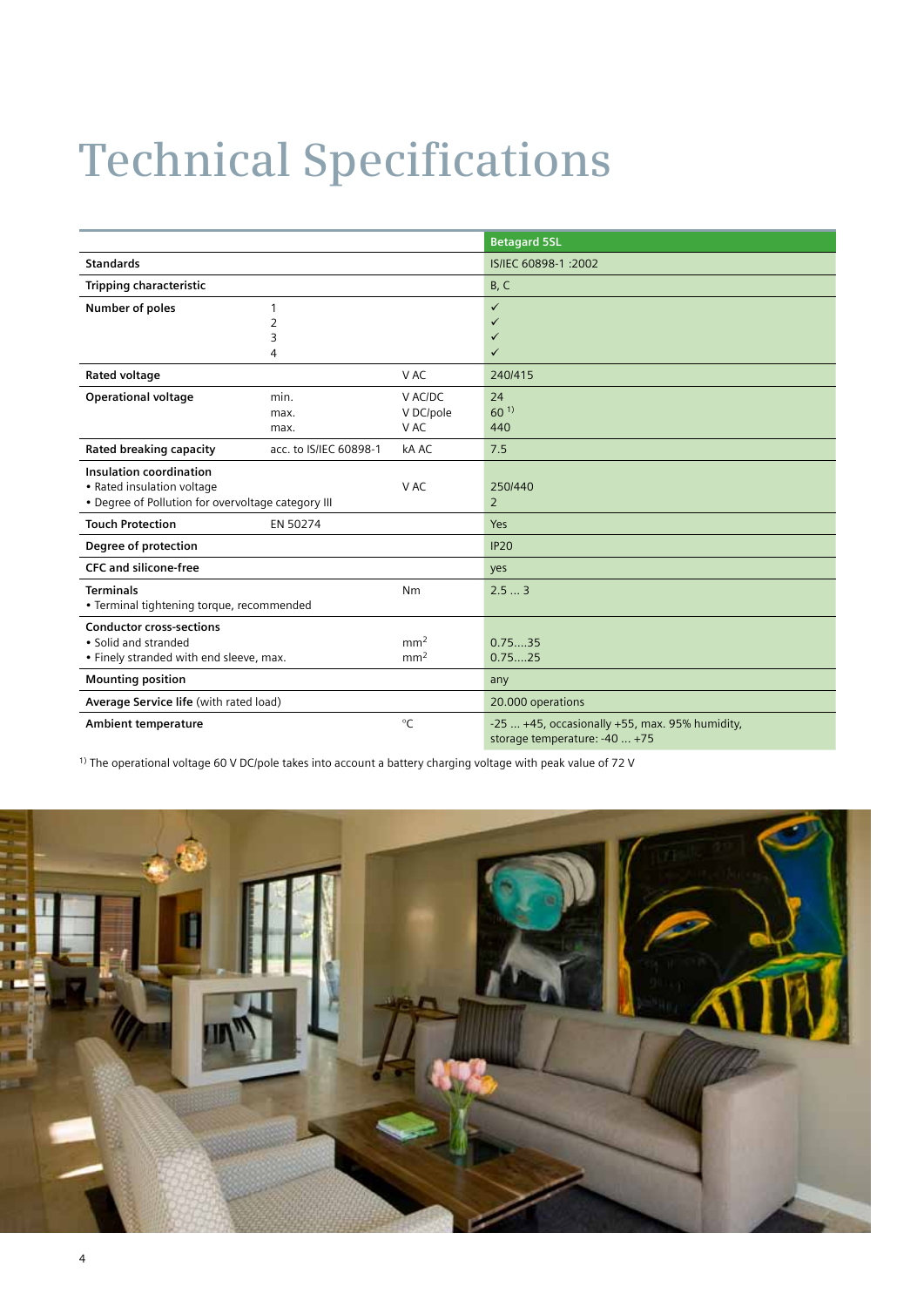# **Selection and ordering data**

| 7500 | $I_{\mathsf{n}}$<br>$\mathsf A$ | Mounting width<br>MW <sup>1</sup> | <b>Characteristic B</b><br>Order No. | <b>Characteristic C</b><br>Order No. |
|------|---------------------------------|-----------------------------------|--------------------------------------|--------------------------------------|
|      | <b>MCBs</b>                     |                                   |                                      |                                      |
|      | 1P, 240/415 V AC                |                                   |                                      |                                      |
|      | 0.5                             | $\mathbf{1}$                      | ⊷                                    | 5SL61057RC                           |
|      | $\mathbf{1}$                    |                                   | --                                   | 5SL61017RC                           |
|      | $\overline{2}$                  |                                   | --                                   | 5SL61027RC                           |
|      | $\overline{3}$                  |                                   |                                      | 5SL61037RC                           |
|      | 4                               |                                   | --                                   | 5SL61047RC                           |
|      | 6                               |                                   | 5SL61066RC                           | 5SL61067RC                           |
|      | 8                               |                                   | −                                    | 5SL61087RC                           |
|      | 10                              |                                   | 5SL61106RC                           | 5SL61107RC                           |
|      | 13                              |                                   | н.                                   | 5SL61137RC                           |
|      | 16                              |                                   | 5SL61166RC                           | 5SL61167RC                           |
|      | 20                              |                                   | 5SL61206RC                           | 5SL61207RC                           |
|      | 25                              |                                   | 5SL61256RC                           | 5SL61257RC                           |
|      | 32                              |                                   | 5SL61326RC                           | 5SL61327RC                           |
|      | 40                              |                                   | 5SL61406RC                           | 5SL61407RC                           |
|      | 50                              |                                   | 5SL61506RC                           | 5SL61507RC                           |
|      | 63                              |                                   | 5SL61636RC                           | 5SL61637RC                           |
|      | 2P, 240/415 V AC                |                                   |                                      |                                      |
|      | 0.5                             | $\overline{2}$                    | --                                   | 5SL62057RC                           |
|      | $\mathbf{1}$                    |                                   | --                                   | 5SL62017RC                           |
|      | $\overline{2}$                  |                                   | --                                   | 5SL62027RC                           |
|      | 3                               |                                   | --                                   | 5SL62037RC                           |
|      | $\overline{4}$                  |                                   | --                                   | 5SL62047RC                           |
|      | 6                               |                                   | 5SL62066RC                           | 5SL62067RC                           |
|      | 8                               |                                   | --                                   | 5SL62087RC                           |
|      | 10                              |                                   | 5SL62106RC                           | 5SL62107RC                           |
|      | 13                              |                                   | −−                                   | 5SL62137RC                           |
|      | 16                              |                                   | 5SL62166RC                           | 5SL62167RC                           |
|      | 20                              |                                   | 5SL62206RC                           | 5SL62207RC                           |
|      | 25                              |                                   | 5SL62256RC                           | 5SL62257RC                           |
|      | 32                              |                                   | 5SL62326RC                           | 5SL62327RC                           |
|      | 40                              |                                   | 5SL62406RC                           | 5SL62407RC                           |
|      | 50                              |                                   | 5SL62506RC                           | 5SL62507RC                           |
|      | 63                              |                                   | 5SL62636RC                           | 5SL62637RC                           |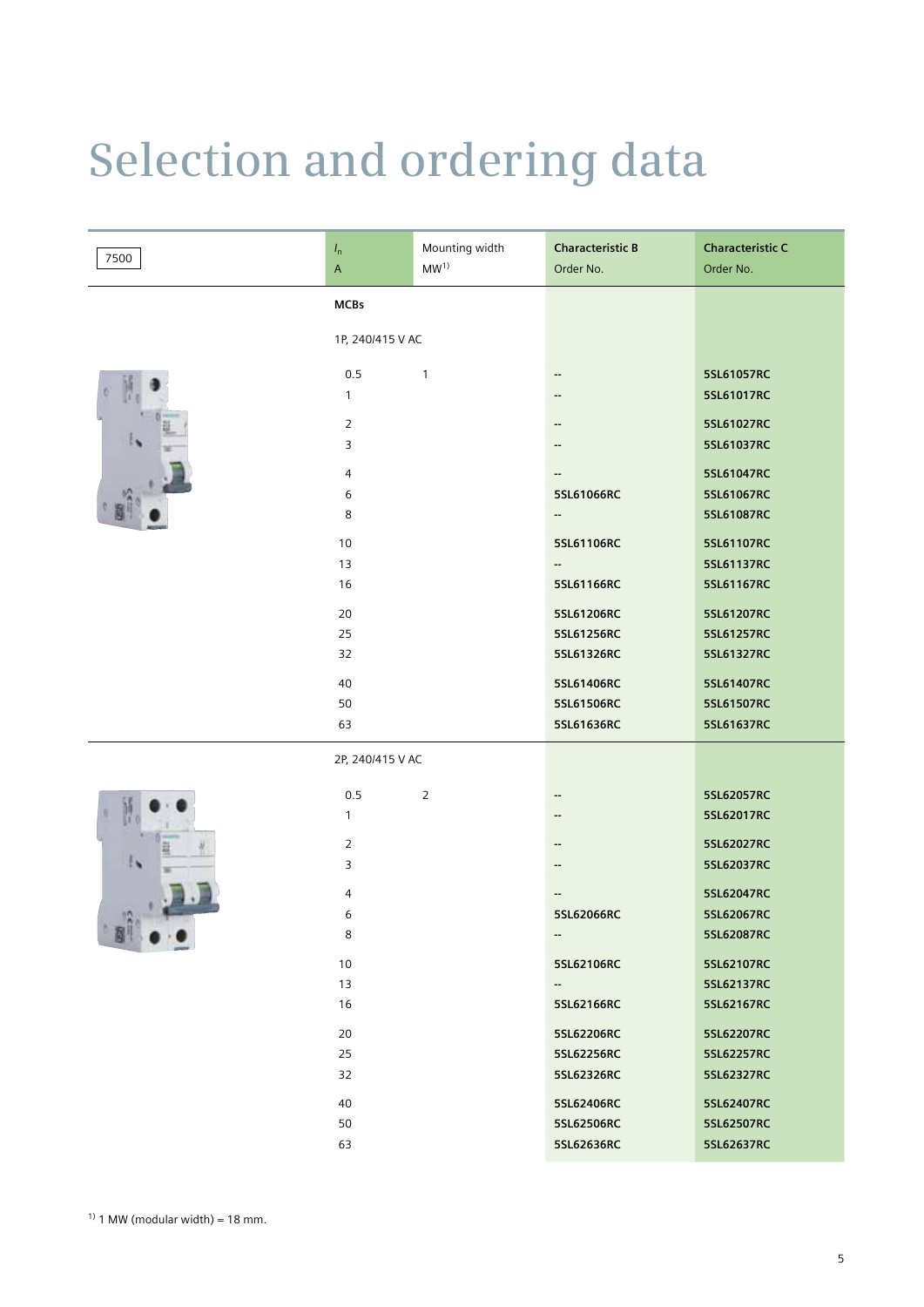# **Selection and ordering data**

| 7500 | $I_{\mathsf{n}}$ | Mounting width  | <b>Characteristic B</b>  | <b>Characteristic C</b> |
|------|------------------|-----------------|--------------------------|-------------------------|
|      | $\mathsf A$      | MW <sup>1</sup> | Order No.                | Order No.               |
|      | 3P, 415 V AC     |                 |                          |                         |
|      | 0.5              | 3               | $\overline{\phantom{a}}$ | 5SL63057RC              |
|      | $\mathbf{1}$     |                 | --                       | 5SL63017RC              |
|      | $\overline{2}$   |                 | --                       | 5SL63027RC              |
|      | 4                |                 | --                       | 5SL63047RC              |
|      | 6                |                 | 5SL63066RC               | 5SL63067RC              |
|      | 10               |                 | 5SL63106RC               | 5SL63107RC              |
|      | 16               |                 | 5SL63166RC               | 5SL63167RC              |
|      | 20               |                 | 5SL63206RC               | 5SL63207RC              |
|      | 25               |                 | 5SL63256RC               | 5SL63257RC              |
|      | 32               |                 | 5SL63326RC               | 5SL63327RC              |
|      |                  |                 |                          |                         |
|      | 40               |                 | 5SL63406RC               | 5SL63407RC              |
|      | 50               |                 | 5SL63506RC               | 5SL63507RC              |
|      | 63               |                 | 5SL63636RC               | 5SL63637RC              |
|      | 4P, 415 V AC     |                 |                          |                         |
|      | 0.5              | $\overline{4}$  | --                       | 5SL64057RC              |
|      | $\mathbf{1}$     |                 | $\overline{a}$           | 5SL64017RC              |
|      | $\overline{2}$   |                 | --                       | 5SL64027RC              |
|      | $\overline{4}$   |                 | --                       | 5SL64047RC              |
|      | 6                |                 | 5SL64066RC               | 5SL64067RC              |
|      | 10               |                 | 5SL64106RC               | 5SL64107RC              |
|      | 16               |                 | 5SL64166RC               | 5SL64167RC              |
|      | 20               |                 | 5SL64206RC               | 5SL64207RC              |
|      | 25               |                 | 5SL64256RC               | 5SL64257RC              |
|      | 32               |                 | 5SL64326RC               | 5SL64327RC              |
|      | 40               |                 | 5SL64406RC               | 5SL64407RC              |
|      | 50               |                 | 5SL64506RC               | 5SL64507RC              |
|      | 63               |                 | 5SL64636RC               | 5SL64637RC              |
|      |                  |                 |                          |                         |

 $1)$  1 MW (modular width) = 18 mm.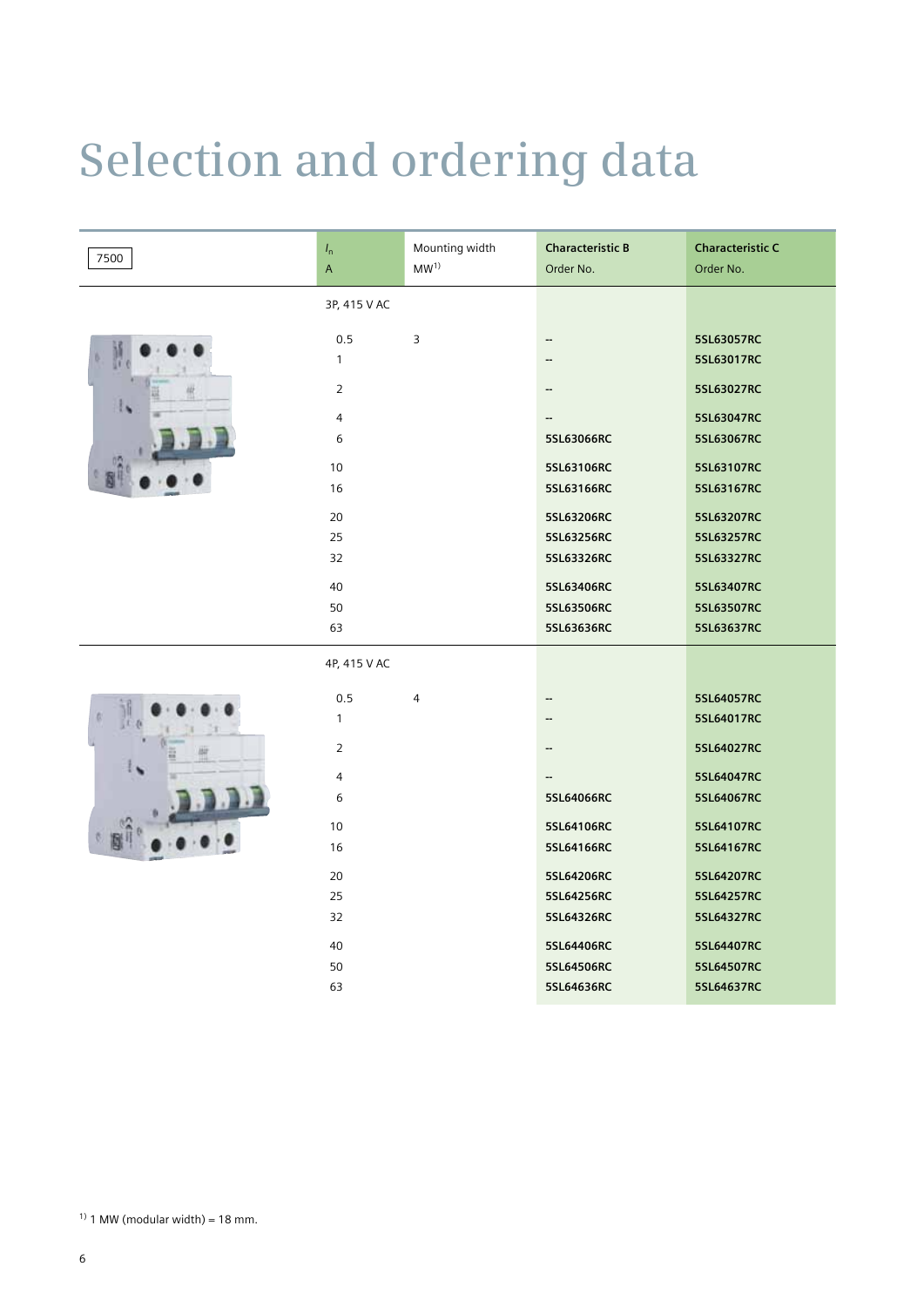## **Accessories**

Betagard 5SL miniature circuit breakers are suitable for mounting auxiliary switches and fault signal contacts. Lever locking device is also available for Betagard 5SL.

## **Auxiliary switches (AS)**

The auxiliary switch (AS) always signals the contact position of the miniature circuit breaker, regardless of whether the miniature circuit breaker is tripped manually or as a result of a fault.

## **Fault signal contacts (FC)**

The fault signal contact (FC) signals the tripping of the miniature circuit breaker in the event of a fault, such as an overload or a short circuit. The contact position does not change if miniature circuit breaker is tripped manually.

## **Lever locking device**

MCB lever locking device is available for Betagard 5SL MCBs. MCB lever can be locked in ON or OFF position. Any lock of maximum 6 mm shackle can be used with this device.

## **Benefits**

![](_page_6_Picture_9.jpeg)

The Betagard 5SL miniature circuit breakers are ideal for the quick and easy mounting of auxiliary switches and fault signal contacts. Captive metal brackets ensure the quick and easy mounting of devices on the miniature circuit breakers without tools.

## **Technical specifications**

|                                                                                                            |                        | <b>Auxiliary switches (AS)</b><br>5ST3 010             | <b>Fault signal contacts (FC)</b><br>5ST3 020 |  |  |
|------------------------------------------------------------------------------------------------------------|------------------------|--------------------------------------------------------|-----------------------------------------------|--|--|
| <b>Standards</b>                                                                                           |                        | EN 62019; IEC/EN 60947-5-1; UL 1077; CSA C22.2 No. 235 |                                               |  |  |
| Short-circuit protection                                                                                   |                        | Miniature circuit breaker or gG 6 A fuse               |                                               |  |  |
| Contact load                                                                                               |                        |                                                        |                                               |  |  |
| $\bullet$ Min.<br>$\bullet$ Max.                                                                           |                        | 50 mA, 24 V<br>$\overline{\phantom{a}}$                | 50 mA, 24 V<br>--                             |  |  |
| • 400 V AC, AC-14, NO<br>• 230 V AC, AC-14, NO<br>• 400 V AC, AC-13, NC<br>• 230 V AC, AC-13, NC           | A<br>A<br>A<br>A       | 2<br>6<br>$\overline{2}$<br>6                          | 2<br>6<br>$\overline{2}$<br>6                 |  |  |
| • 220 V DC, DC-13, NO+NC<br>• 110 V DC, DC-13, NO+NC<br>• 60 V DC, DC-13, NO+NC<br>• 24 V DC, DC-13, NO+NC | Α<br>A<br>A<br>A       | $\mathbf{1}$<br>$\mathbf{1}$<br>3<br>6                 | 3<br>6                                        |  |  |
| Service life, on average, with rated load                                                                  |                        | 20000 actuations                                       | 20000 actuations                              |  |  |
| <b>Conductor cross-sections</b>                                                                            | mm <sup>2</sup><br>AWG | 0.52.5<br>2214                                         | 0.52.5<br>2214                                |  |  |
| <b>Terminals</b><br>• Terminal tightening torque                                                           | Nm<br>lb/in            | 0.5<br>4.5                                             | 0.5<br>4.5                                    |  |  |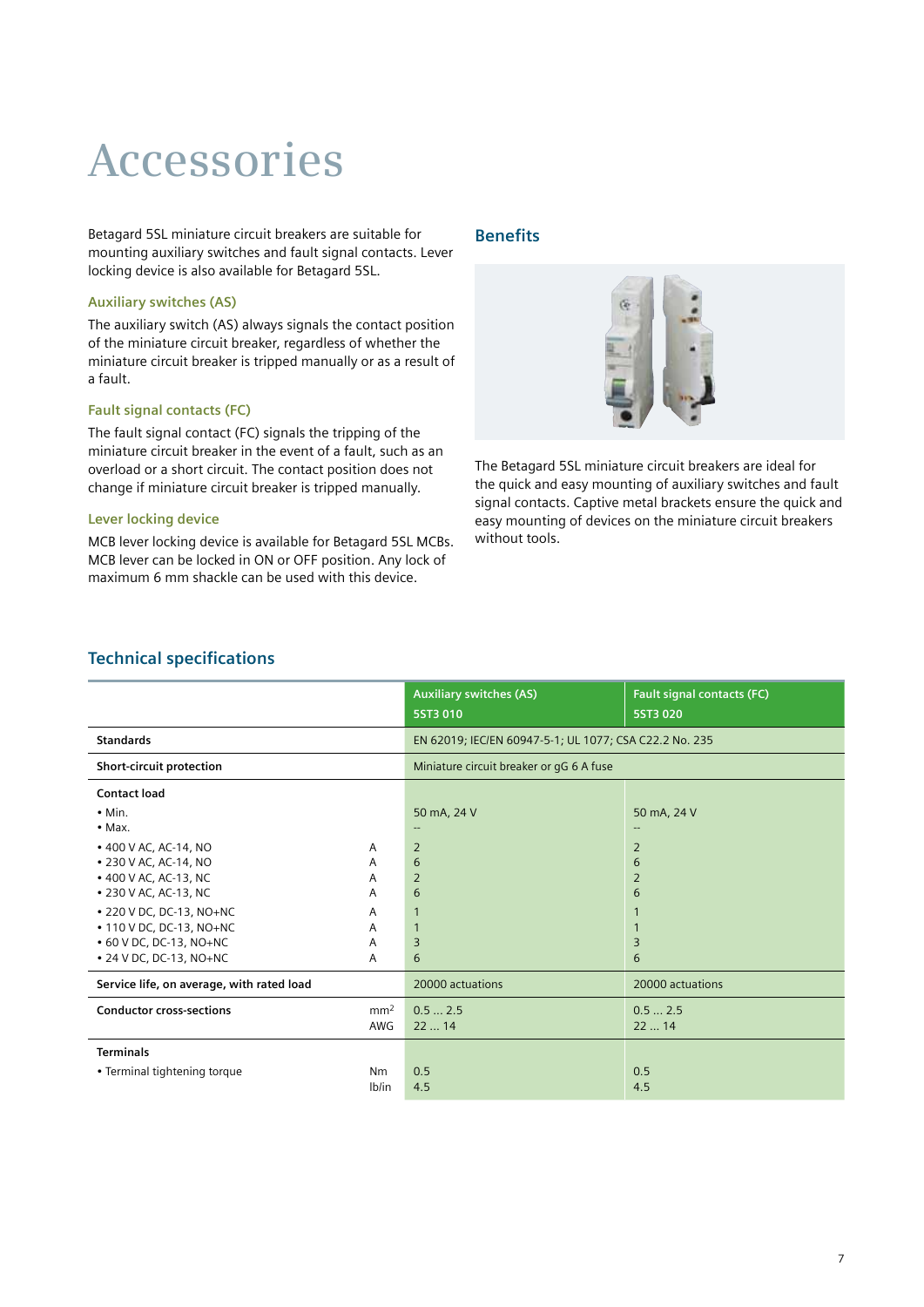## **Selection and ordering data**

|                                    | Mounting width  | Reference No. |
|------------------------------------|-----------------|---------------|
|                                    | MW <sup>1</sup> |               |
| <b>Auxiliary switches (AS)</b>     |                 |               |
| $1 NO + 1 NC$                      | 0.5             | 5ST3010       |
| Fault signal contacts (FC)         |                 |               |
| $1 NO + 1 NC$                      | 0.5             | 5ST3020       |
| For 5SL miniature circuit breakers |                 | 5ST3806       |
| For padlock with 3  6 mm shackle   |                 |               |

## **Rotary Handle Assembly for MCBs (ROH)**

### **Benefits**

- 5SJ, 5SY, 5SL, 5SP and 5TE8 series of MCBs/ Isolators can be fitted with Betagard Rotary Handle Assembly (ROH) for installation in Switchgear Cubicles and Distribution Panels
- The ROH gives operating uniformity and improves the aesthetics of the panel
- The ROH can be padlocked in OFF position with the help of suitable padlocks thereby ensuring complete safety to operating personal during maintenance
- Door interlock and defeat facility is available as a standard feature.

## **Applications**

• Panel Boards / Switch Boards

## **Technical Details:**

![](_page_7_Picture_11.jpeg)

|                                      | Product                        | Reference No |
|--------------------------------------|--------------------------------|--------------|
| 20111<br><b>STEP OF STRAIN</b><br>A4 | Rotary Handle Assembly for MCB | 5ST38140RC   |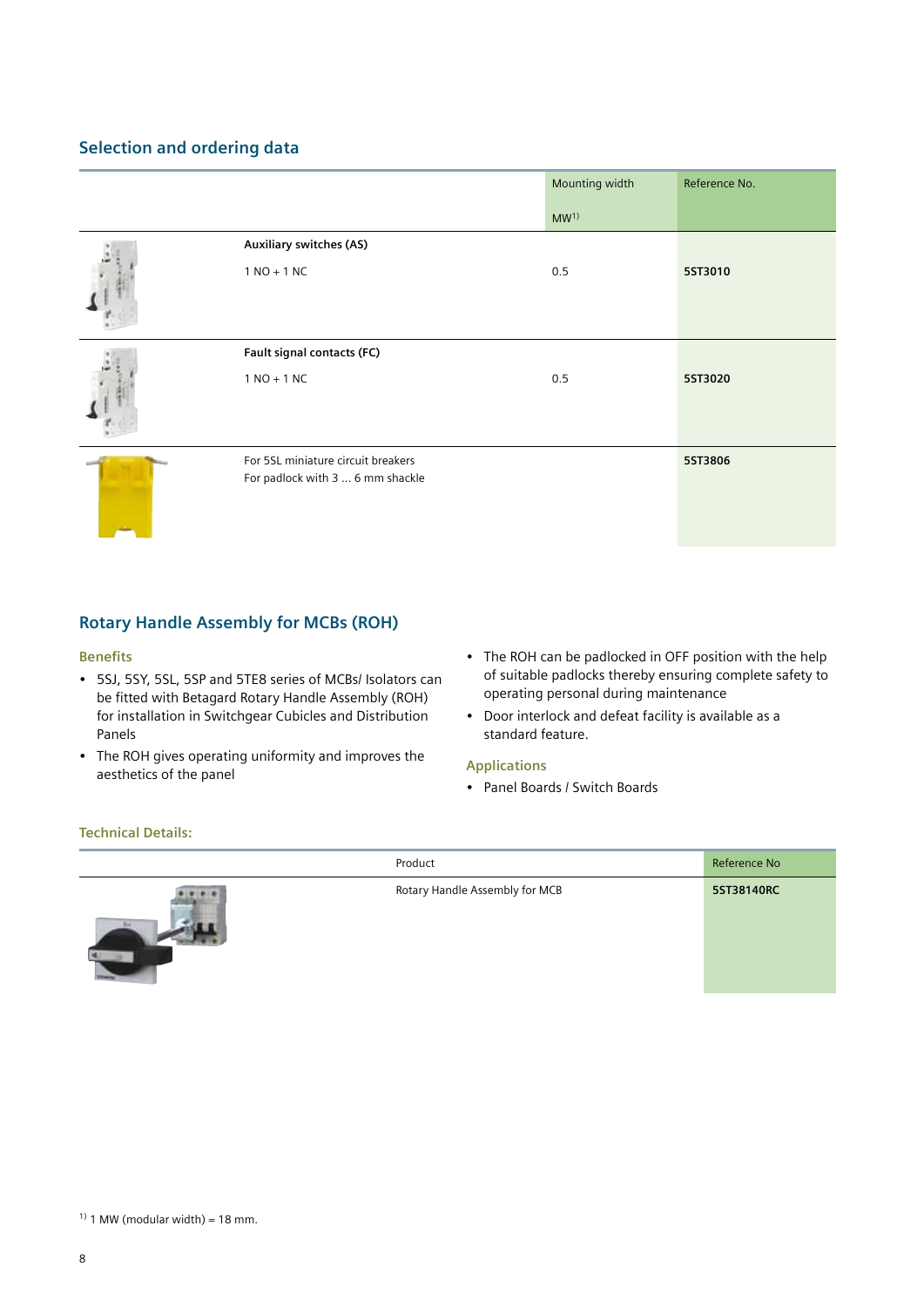## **More information**

![](_page_8_Figure_1.jpeg)

## **Dimensional drawings**

![](_page_8_Figure_3.jpeg)

3

 

## **Schematics**

### **Symbols**

#### **5SL**

![](_page_8_Figure_7.jpeg)

![](_page_8_Figure_8.jpeg)

![](_page_8_Picture_9.jpeg)

1P 2P 3P 4P

**Auxiliary switches (AS) Fault signal contacts (FC)**

![](_page_8_Picture_12.jpeg)

21

![](_page_8_Picture_14.jpeg)

5ST3 010 5ST3 020

![](_page_8_Figure_17.jpeg)

![](_page_8_Figure_18.jpeg)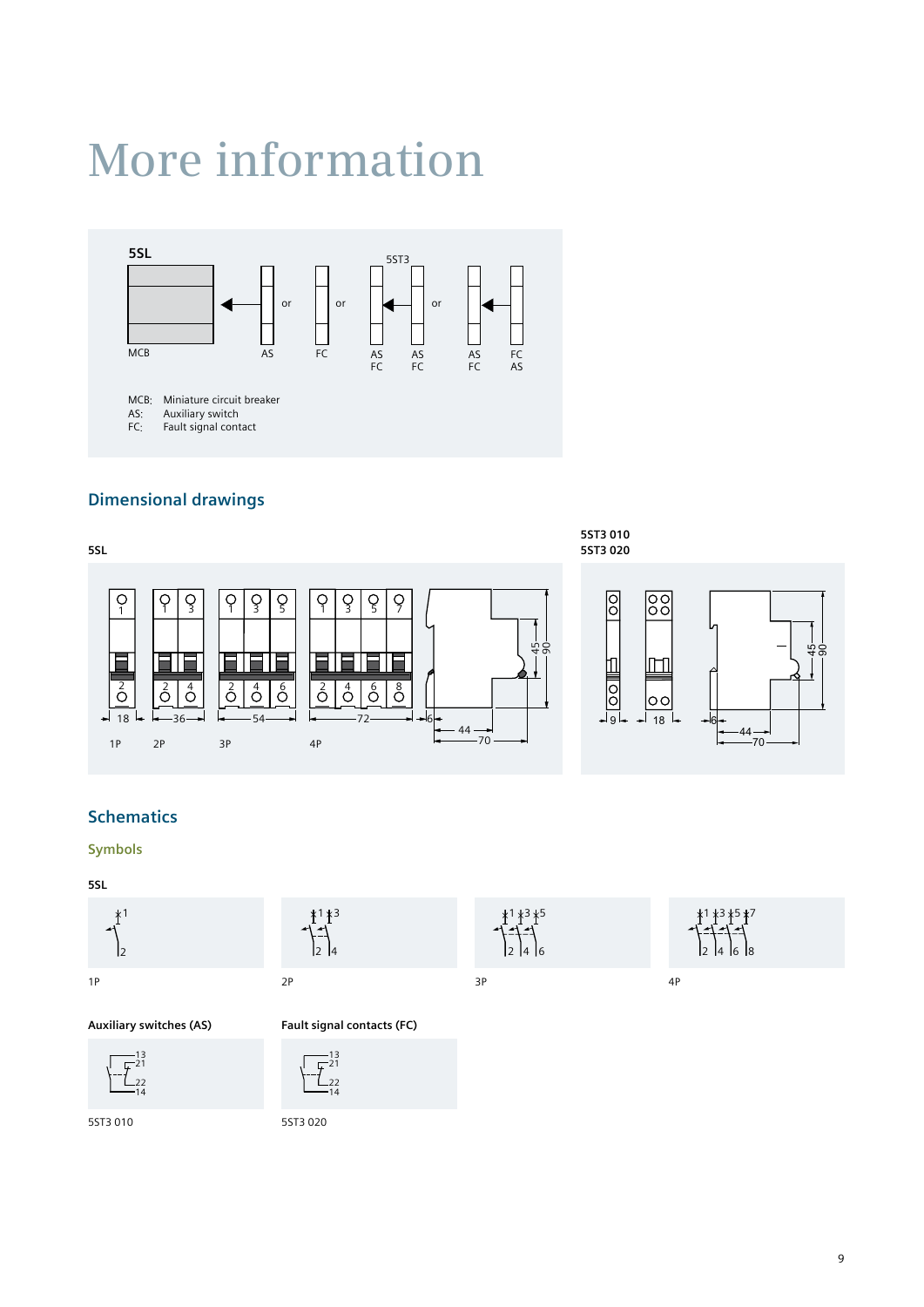# **Application**

### **'B' Characterstics**

'B' Characteristic MCBs react quickly to overloads, and are set to trip when the current passing through them is between 3 to 5 times the normal full load current. They are suitable for protecting incandescent lighting and socket-outlet circuits in domestic and commercial environments, where there is little risk of surges that could cause the MCB to trip.

## **'C' Characteristics**

'C' characteristics MCBs are used for protection of electrical circuits in general and are most widely used because of its suitability for practically all electrical circuits, cable and line protection. They are capable of supplying the majority of inductive and capacitive loads including most motor and fluorescent lighting loads.

This characteristic allows applying loads having high peak currents without requiring the MCB to be oversized. In fact, thanks to this characteristic, it is possible to apply loads with peak currents up to 5 times *I*n, (rated current) and can hence be used to best advantage for handling higher inrush

currents e.g. lamps, motors, etc. Under 'C' characteristics, the magnetic operating limits (for short-circuit operations) are between 5 and 10 times the rated current (*I*n) of MCB. For example the instantaneous mechanism of a 10A MCB will operate between 50A and 100A in an overcurrent situation. The thermal operating limits (for overload operation) are between 1.13 and 1.45 of the rated current (*I*n) of the MCB.

### **DC Operation**

Single pole MCBs can be used up to 60V DC and double pole up to 110V DC.

However, they should not be used below 18V DC. Though the thermal operation is delayed but this is negligible. The instantaneous tripping characteristic must be increased by 40% (e.g. a Type 'C' MCB has a magnetic tripping characteristic between 5 and 10 times the rated current). This magnetic tripping characteristic would therefore become between 7 and 14 times the rated current.

## **Characteristic curves**

### **Tripping Characteristics as per IS/IEC 60898-1:2002**

![](_page_9_Figure_12.jpeg)

### **Tripping characteristic B**

MCBs with this tripping characteristic are designed for universal use in socket outlet and lighting circuits.

![](_page_9_Figure_15.jpeg)

#### **Tripping characteristic C**

In lamp and motor circuits with higher starting currents, MCBs with tripping characteristic C are generally used.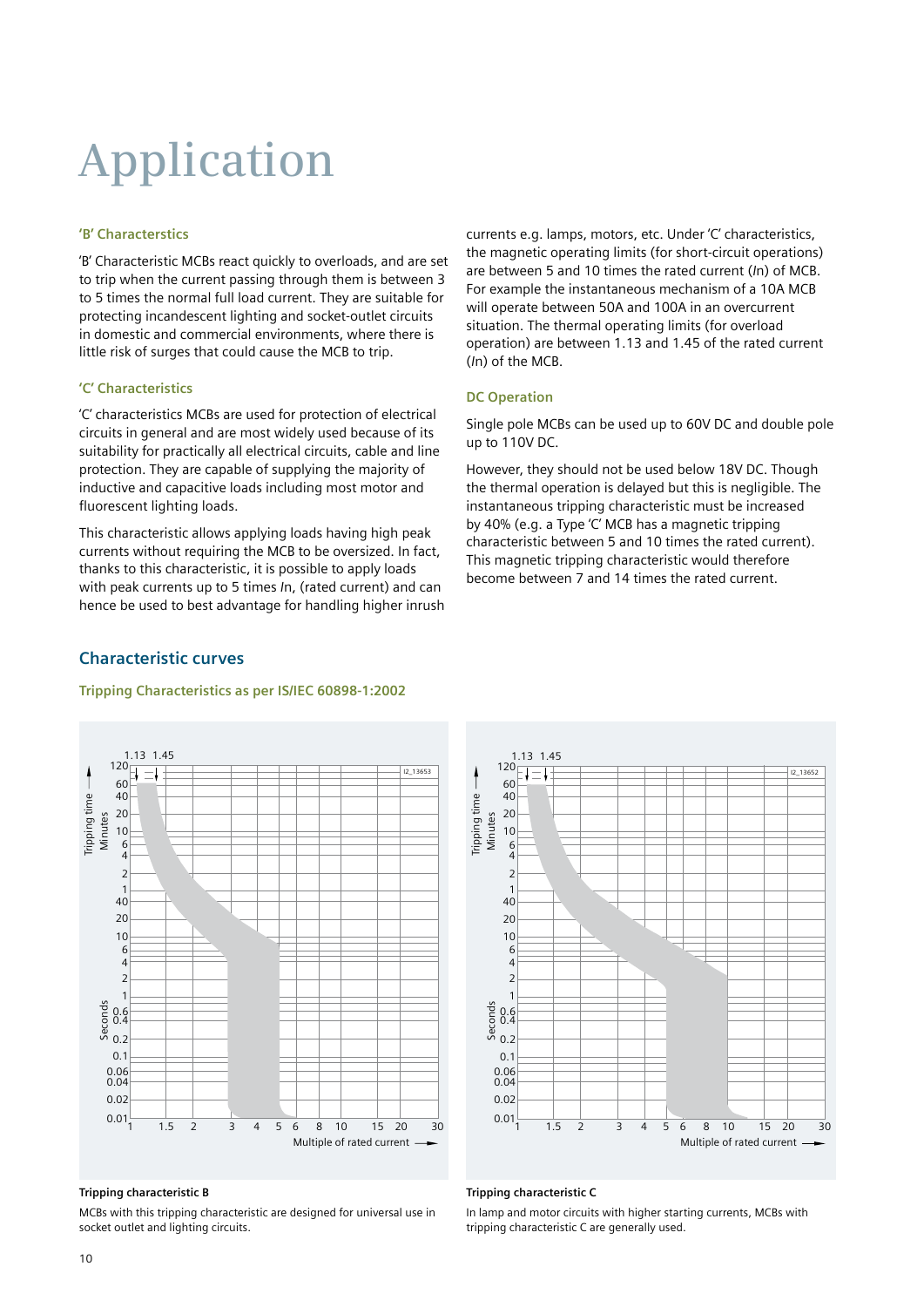## **Tripping characteristics**

## **Tripping characteristics at an ambient temperature of 30°C**

| <b>Tripping</b><br>characteristic | <b>Standards</b>                   | <b>Thermal trips</b><br><b>Test currents:</b> |                                                  |                                         | <b>Electromagnetic trips</b><br><b>Test currents:</b> |                      |                                              |                         |
|-----------------------------------|------------------------------------|-----------------------------------------------|--------------------------------------------------|-----------------------------------------|-------------------------------------------------------|----------------------|----------------------------------------------|-------------------------|
|                                   |                                    | Limiting<br>test current<br>I <sub>1</sub>    | <b>Minimum</b><br>test current<br>I <sub>2</sub> | <b>Tripping time</b><br>$l_n \leq 63$ A | $l_n$ > 63 A                                          | <b>Hold</b><br>$I_4$ | Latest<br>tripping instant<br>I <sub>5</sub> | Tripping time           |
| В                                 | IS/IEC 60898-1,<br>DIN VDE 0641-11 | $1.13 \times I_{n}$                           | $1.45 \times I_{n}$                              | >1 h<br>< 1 h                           | > 2 h<br>< 2 h                                        | $3 \times I_n$       | $5 \times l_{n}$                             | $\geq 0.1$ s<br>< 0.1 s |
| c                                 | IS/IEC 60898-1,<br>DIN VDE 0641-11 | $1.13 \times I_{n}$                           | $1.45 \times I_{n}$                              | >1 h<br>< 1 h                           | > 2 h<br>< 2 h                                        | $5 \times I_n$       | $10 \times I_n$                              | $\geq 0.1$ s<br>< 0.1 s |

## Internal power loss  $P_v$  of the miniature circuit breaker 5SL6

(Data per pole with *I*n)

|                | <b>Requirement of</b><br><b>IS/IEC 60898</b> | <b>Characteristic B</b>  | <b>Characteristic C</b> |
|----------------|----------------------------------------------|--------------------------|-------------------------|
| $I_{n}$        | $P_{\rm v}$                                  | $P_{\rm v}$              | $P_{\rm v}$             |
| $\overline{A}$ | ${\sf W}$                                    | W                        | W                       |
| 5SL6           |                                              |                          |                         |
| 0, 5           | $\overline{\mathbf{3}}$                      | $\overline{a}$           | 0.9                     |
| 1              | 3                                            | $\overline{a}$           | 1.2                     |
| $\overline{2}$ | $\overline{3}$                               | $\overline{\phantom{a}}$ | 1.2                     |
| 3              | 3                                            | $\overline{\phantom{a}}$ | 1.2                     |
| 4              | $\overline{3}$                               | 1.45                     | 1.3                     |
| 6              | 3                                            | 1.15                     | 0.6                     |
| 8              | 3                                            | $\overline{\phantom{a}}$ | 0.7                     |
| 10             | $\overline{3}$                               | $1.5$                    | 1.2                     |
| 13             | 3.5                                          | $\sim$                   | 1.8                     |
| 16             | 3.5                                          | 1.9                      | 1.7                     |
| 20             | 4.5                                          | 2.2                      | 1.7                     |
| 25             | 4.5                                          | 2.3                      | 2.2                     |
| 32             | 6                                            | $2.4$                    | 2.5                     |
| 40             | 9                                            | 3.4                      | 3.3                     |
| 50             | 9                                            | 3.8                      | 3.5                     |
| 63             | 13                                           | 5.4                      | 4.4                     |